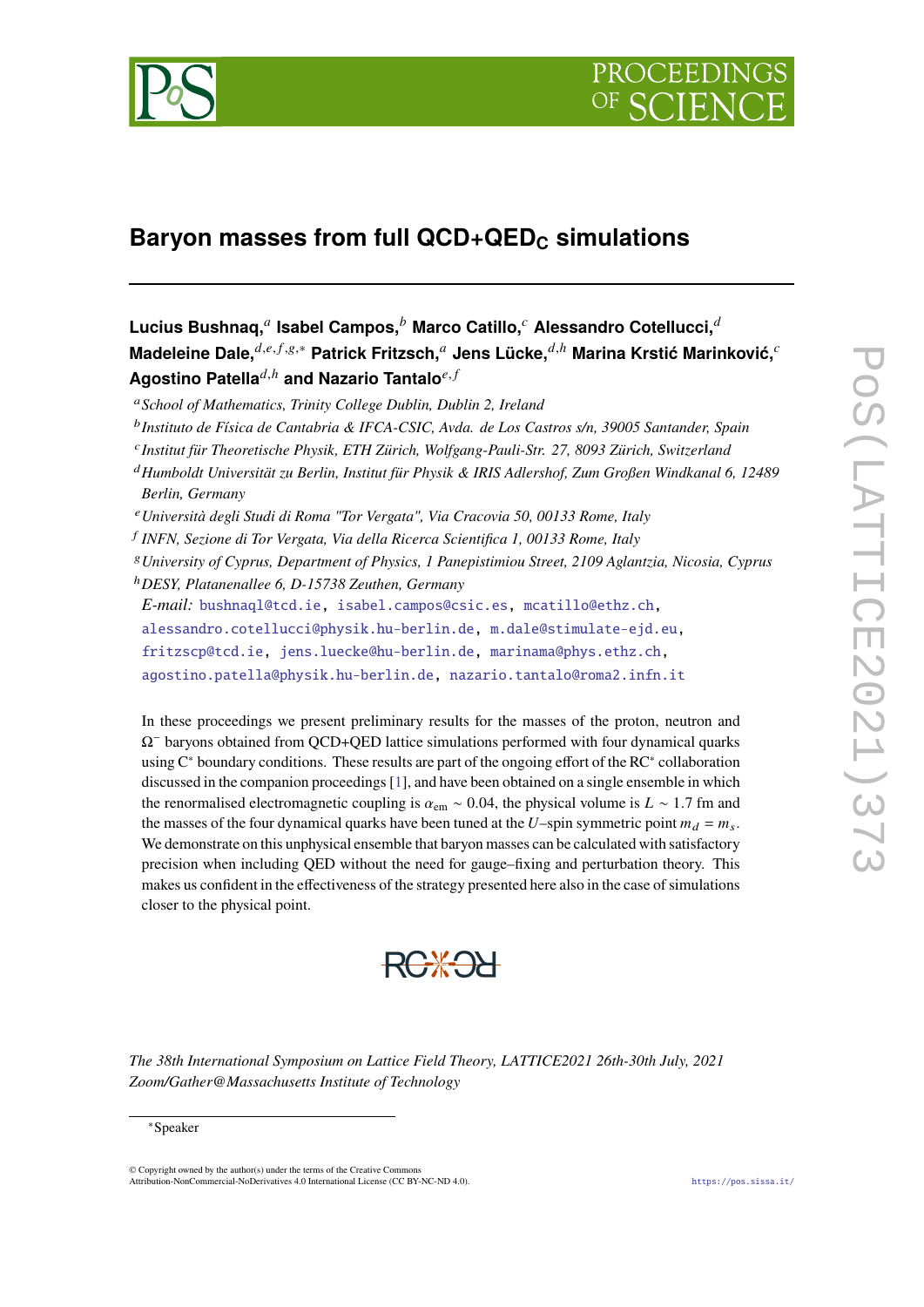# **1. Introduction**

The statistical error in lattice QCD for certain quantities, such as for low-lying baryon masses, is currently reduced to levels such that it is of a similar magnitude to the systematic error due to neglecting QED effects. Pushing forward for increased precision therefore requires the inclusion of QED if accuracy is to be maintained.

One complication in the formulation of QED on the lattice is that Gauss' Law dictates that, on a torus with periodic boundary conditions, only states with net-zero electric charge belong to the physical Hilbert space. A naive local gauge–fixing results in unconstrained global zero-modes. The principle behind  $QED<sub>L</sub>$ , the more common formulation of lattice  $QED$ , is to decouple zero-modes from gauge field dynamics through enforcing the constraint  $\int_{L^3} d^3x A_\mu(t, \mathbf{x}) = 0$ . A disadvantage of this approach is that this constraint is non-local. Therefore, it is not guaranteed that properties such as renormalisability will hold; they must be proven for individual observables, although it is relatively simple to address these issues at  $O(\alpha)$ , and in fact it has been proven that at this order these properties hold for the spectrum.

The  $QED<sub>L</sub>$  formulation has been used in the reference work on the baryon spectrum by the BMW collaboration [\[2\]](#page-7-1). In this work, we will use the  $C^*$  formulation [\[3,](#page-7-2) [4\]](#page-7-3) of QED on the lattice, which is based upon enforcing  $C$ -parity boundary conditions along the spatial directions for all the fields. This results in a spatially anti-periodic  $U(1)$  gauge field, meaning that spatial zero-modes sum to zero. As this approach is totally local, renormalisability is guaranteed. Thus the spectra of electrically–charged states may be calculated without perturbation theory or gauge–fixing.

A caveat must be made on the ability to determine the spectra of flavoured particles. C<sup>∗</sup> boundary conditions allow some flavour violation when the particles travel around the torus. Colourless particles only (given a large enough box) may violate flavour under the conditions:  $\Delta Q = 0$  mod 2;  $\Delta B = 0$  mod 2;  $\Delta F = 0$  mod 6 where Q is the electric charge in units of e, B is the baryon number and  $F = \sum_f F_f$  is the total sum of flavour numbers. While the flavour mixing of pseudoscalar mesons is harmless as they will not mix with lighter states, and nucleons cannot mix with  $B = 0$  and are the lightest  $B = 1$  states, the  $\Omega^-$  baryons can mix with lighter states. A possible example of this mixing is given in Fig. [1.](#page-2-0) However, it is expected on the basis of a detailed theoretical analysis that any flavour violation is strongly exponentially suppressed with volume [\[4\]](#page-7-3) and here we are working under this assumption, postponing as future work a detailed numerical investigation of this issue.

This baryon mass calculation forms part of a larger effort by the RC<sup>∗</sup> collaboration. These simulations are 1+2+1 simulations of  $O(a)$ -improved Wilson fermions with three C<sup>∗</sup> dimensions and periodic boundaries in time. Details of and justification for the trajectories of renormalisation, along which the physical point will be reached, are presented in the companion proceedings [\[1\]](#page-7-0) and will not be discussed here. A Lüscher-Weisz  $SU(3)$  gauge action with  $\beta = 3.24$  is used, along with the SW improvement coefficients depending on the fermion electric charge  $c_{\text{sw}}^{q=2/3}$  $\frac{q=2/3}{SW, SU(3)} = c \frac{q=-1/3}{SW, SU(3)}$  $\frac{q=-1/3}{SW, SU(3)}$  = 2.18859 and  $c_{SWI}^{q=2/3}$  $q=2/3$ <br>SW,U(1) =  $c_{SW,U}^{q=-1/3}$  $q=-1/3$ <br>  $SW, U(1) = 1.0$ . The ensemble analysed in these proceedings is labelled Q\*D-32-1 in the companion proceedings, in which full details of the ensemble may be found. This ensemble, of 64 time-points and spatial dimensions  $L = 1.682(5)$  fm = 32a, is relatively far from the physical point, with  $\alpha_{em} = 0.04077(6) \sim 6\alpha_{phys}$ .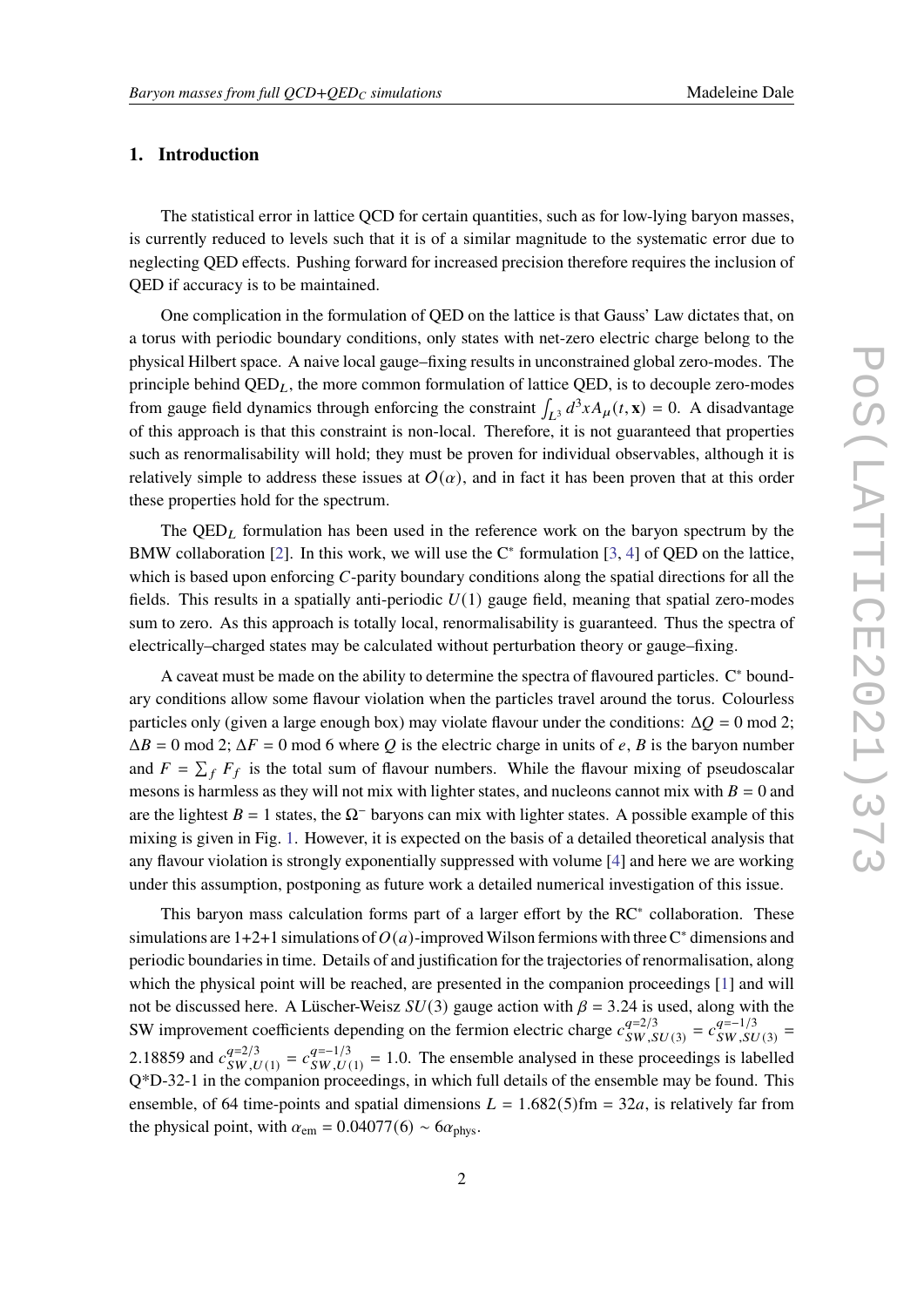<span id="page-2-0"></span>

**Figure 1:** Example of flavour mixing for Ω<sup>−</sup> baryon

# **2. Method**

#### **2.1** 𝑈(1)**–gauge–invariant charged correlators**

Following the treatment prescribed in Ref. [\[4\]](#page-7-3), we can create through the use of a dressing factor an electrically–charged fermion operator Ψ that is invariant under  $U(1)$  local-gauge transformations. We use the 'string' dressing factor given in Equation (3.9) of Ref. [\[4\]](#page-7-3). In the rest of these proceedings, we use capital letters to denote  $U(1)$ –gauge–invariant quark operators.

## <span id="page-2-1"></span>**2.2 Baryon interpolating operators**

For the proton, which is a spin- $\frac{1}{2}$  baryon, we use the interpolating operator

$$
O_d^{\pm}(x) = P_{ab}^{\pm} \epsilon_{ABC} \left[ U_c^A(x) \left( C \gamma_5 \right)_{cd} D_d^B(x) \right] U_b^C(x), \tag{1}
$$

where A, B, C are colour and a, b, c, d are Dirac indices,  $\epsilon$  is the anti-symmetric tensor, U and D are the  $U(1)$ –gauge–invariant up and down quark operators and C is the charge–conjugation matrix. The neutron operator is simply obtained by  $U \leftrightarrow D$ . These interpolating operators are known to have a good projection on the ground state in QCD [\[5\]](#page-7-4). The state is projected to a positive or negative parity state using the projector  $P^{\pm} = \frac{1}{2}$  $\frac{1}{2}(1 \pm \gamma_0).$ 

The  $\Omega$ <sup>-</sup> baryon belongs to a vertex of the spin- $\frac{3}{2}$  decuplet and is calculated here using the interpolating operators

$$
O_a^i(x) = \epsilon_{ABC} \left[ S_b^A(x) \left( C \gamma^i \right)_{bc} S_c^B(x) \right] S_a^C(x), \tag{2}
$$

where *i* is a spatial Lorentz index and *S* is the  $U(1)$ –gauge–invariant strange quark operator. The correlator  $C_{ab}^{i\hat{j}}(t) = T \langle 0 | O_a^i(t) \bar{O}_b^j \rangle$  $J_b^j(0)|0\rangle$  contains contributions from spin- $\frac{1}{2}$  and spin- $\frac{3}{2}$  states. Following the treatment in Ref. [\[5\]](#page-7-4) we use the projection

$$
C_{ab}^{\frac{3}{2}} = \sum_{i,j=1}^{3} (C^{ij} \mathcal{P}^{ji})_{ab} ; \qquad \mathcal{P}^{ij} = \delta^{ij} - \gamma^{i} \gamma^{j}, \qquad (3)
$$

where  $i, j$  are spatial Lorentz indices. This correlator is then projected to a definite parity state by taking the trace over Dirac indices with the same parity projector  $P^{\pm}$  as above:

$$
C^{\frac{3}{2},\pm} = \text{Tr}[C^{\frac{3}{2}}P^{\pm}].
$$
 (4)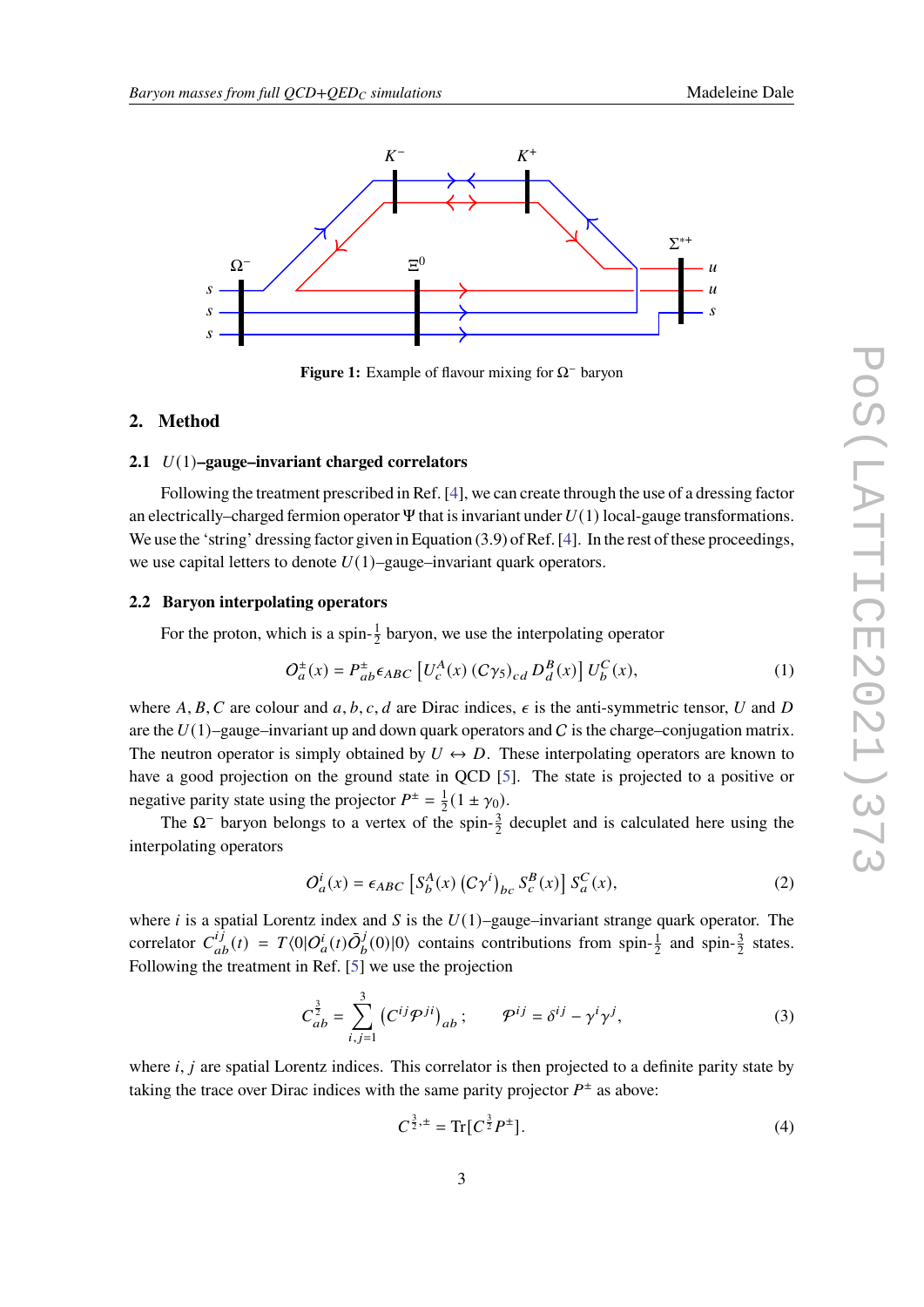Both the octet and decuplet correlators are finally folded according to  $C(t) = C^+(t) - C^-(T-t)$ to reduce the statistical fluctuations on a given time-slice.

As anticipated in the Introduction, the results presented below correspond to the fermion– connected part of the baryon correlators. Indeed, by relying on the theoretical analysis of Ref. [\[4\]](#page-7-3), we postpone a detailed investigation of the contributions corresponding to the contractions  $\langle \Psi(x) \Psi^{T}(0) \rangle$ , that are peculiar of C\*-boundary conditions and that induce the spurius flavour mixings discussed above, to future work on the subject.

#### **2.3 Smearing**

In order to optimise the isolation of the ground state, we use a combination of gradient–flow gauge smearing and Gaussian fermion smearing. We smear the  $SU(3)$  gauge fields  $V(x, \mu)$  using the gradient–flow specified for periodic spatial boundary conditions [\[6\]](#page-7-5) by

$$
\dot{V}_t(x, k) = -g_0^2 \{ \delta_{x,k} S_w^{\text{spatial}}(V) \} V_t(x, k) , \qquad V_0(x, k) = V(x, k) , \qquad k = 1, 2, 3 ,
$$
\n
$$
\delta_{x,k} f(V) = T^a \delta_{x,k}^a f(V) , \qquad \delta_{x,k}^a f(V) = \frac{d}{ds} f(e^{sX} V)|_{s=0} ,
$$
\n
$$
X(y, i) = \begin{cases} T^a & \text{if } (y, i) = (x, k) \\ 0 & \text{otherwise} \end{cases} ,
$$
\n(5)

to produce smeared gauge links  $V_t(x, k)$ . Here  $T^a$  are the generators of the  $SU(3)$  Lie algebra and  $S_{w}^{\text{spatial}}(V)$  is the spatial part of the  $SU(3)$ –Wilson action (the sum over spatial plaquettes without any prefactor). It is important to note here that the smearing is applied on the spatial dimensions only, i.e.  $\dot{V}_t(x, 0) = 0$ , and only on the gauge links that enter into the fermion smearing operators. We have applied to our correlators one level of gauge smearing with evolution time  $t = 180\varepsilon$  with a resolution of  $\varepsilon = 0.02$ . We have also checked that this procedure is roughly equivalent to using the more conventional APE smearing when the plaquette, computed in terms of smeared links, is matched. A technical advantage of using the gradient—flow is that unitarity of the links is exactly preserved at any stage.

The smeared gauge links are used in the Gaussian smearing of the gauge–invariant fermion operator Ψ to give the smeared operator  $\Psi$ <sub>smeared</sub>:

$$
\Psi_{\text{smeared}} = (1 + \kappa_g H)^N \Psi; \tag{6}
$$

$$
H_t(x, y) = \sum_{j=1}^3 \left\{ V_t(x, j) \delta(x + \hat{j}, y) + V_t(x - \hat{j}, j)^\dagger \delta(x - \hat{j}, y) \right\} \ . \tag{7}
$$

We have applied Gaussian smearing on both the source and the sink, with three levels of smearing each  $N = (0, 200, 400)$ , whilst keeping  $\kappa_{\rho} = 0.5$  fixed.

#### **2.4 Generalised Eigenvalue Problem**

The Generalised Eigenvalue Problem (GEVP) [\[7\]](#page-7-6) is a standard method of spectral decomposition used to optimise the ground state overlap and to explore excited states. We build a basis of interpolating operators using all possible combinations of three levels of Gaussian smearing on both the source and the sink. All chosen interpolating operators have the same amount of gradient–flow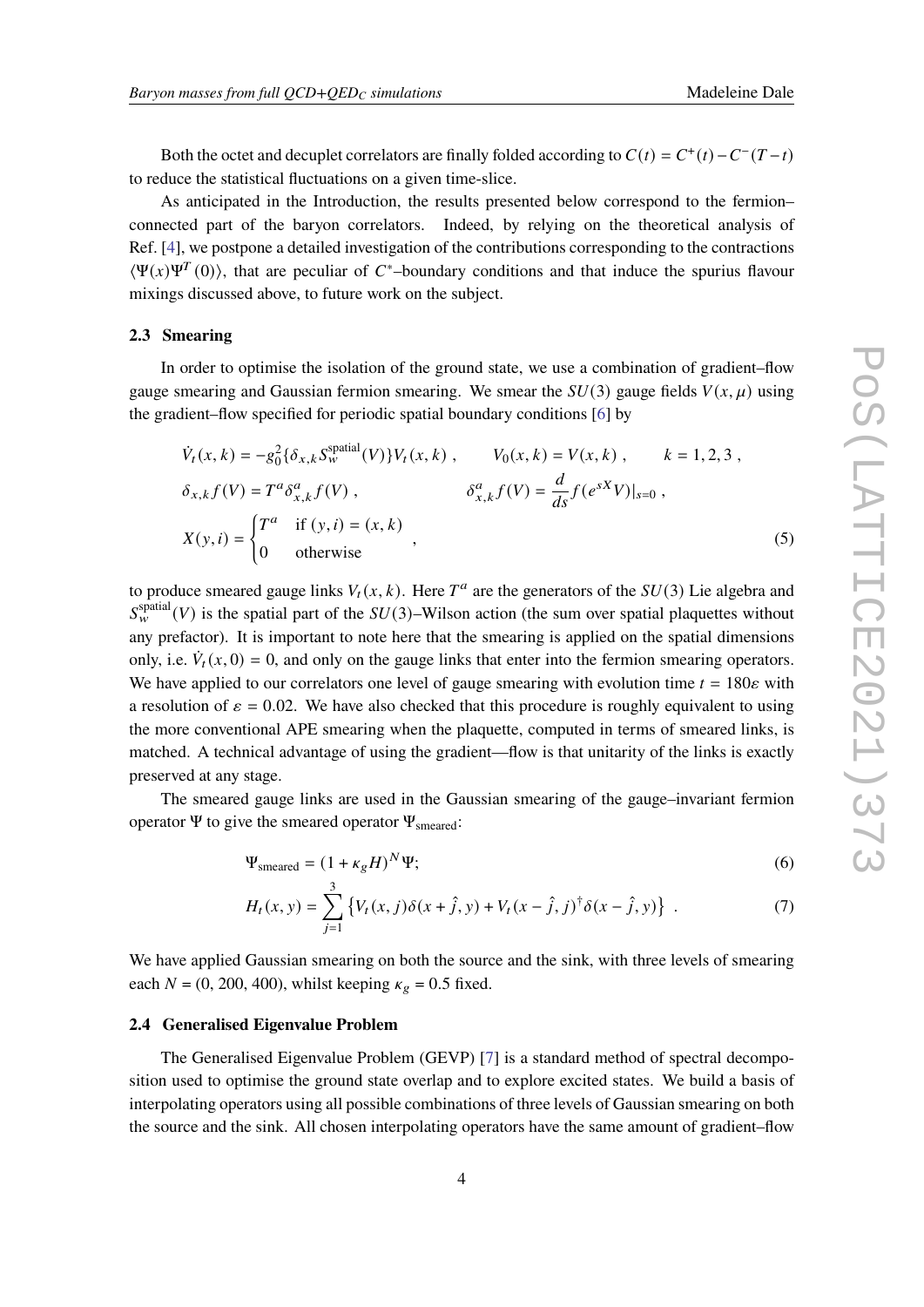<span id="page-4-0"></span>

**Figure 2: Neutron analysis.** Fig. [2a](#page-4-0) shows the neutron correlator at three different levels of fermion smearing at both the source and the sink; the correlators are labelled in the legend as  $(n_{\text{source}}, n_{\text{sink}})$ , indicating  $n_{\text{source}}$ smearing levels on the source and  $n_{\text{sink}}$  levels on the sink. We see that increased smearing reduces the curvature of the correlator at small times. These correlators with different smearing levels when analysed using the GEVP give three distinct energy levels, as shown in Fig. [2b,](#page-4-0) with the ground state in blue, for which we see a long plateau, and excited states in red and green. The plateau without error is shown in lighter blue, with the range of the line showing the points used in the fit.

gauge smearing. The correlators with different levels of fermion smearing can then be expressed as a 3-by-3 correlator matrix  $C_{nm}$  with *n* and *m* indexing the smearing levels on the source and sink respectively. This correlator matrix is then fed into the GEVP. The normalisation time-point for the GEVP was chosen to be  $x_0 = 1$ .

Fig. [2a](#page-4-0) shows the neutron correlator for different levels of Gaussian smearing, folded as described in Section [2.2,](#page-2-1) and then solved with the GEVP to obtain the spectrum, see Fig. [2b.](#page-4-0)

#### **3. Results**

The results presented here were obtained with 1993 gauge configurations by performing four point–like propagator inversions starting from random points. We stress once again that this ensemble is rather far from the physical point. In order to help the interpretation of the baryon mass results given below we quote for reference the value of the charged pion (and kaon) mass calculated for this ensemble,  $m_{\pi^+} = m_{K^+} = 496(2)$  MeV (see Ref. [\[1\]](#page-7-0) for more details). This result, as well as all the following ones, take into account the *universal* finite volume corrections on charged hadron masses given by the first two terms of Eq. (5.1) in Ref. [\[4\]](#page-7-3).

The proton spectrum is shown in Fig. [3a.](#page-5-0) We see a reasonably long ground state plateau for the statistics used, with a clear first excited state. The ground state plateau and its error are shown more clearly in Fig. [3b.](#page-5-0) The mass of the ground state is found to be 1282(8) MeV. An estimate of the lowest energy gap was found to be roughly consistent with a proton + photon state.

Next, we present the  $\Omega$ <sup>−</sup> baryon in Fig. [4.](#page-5-1) We find a plateau that starts early and persists until around  $x_0 = 24$ . The mass result we obtain is 1633(8) MeV. The energy gap was found to be roughly equivalent to an  $\Omega^-$  + photon state.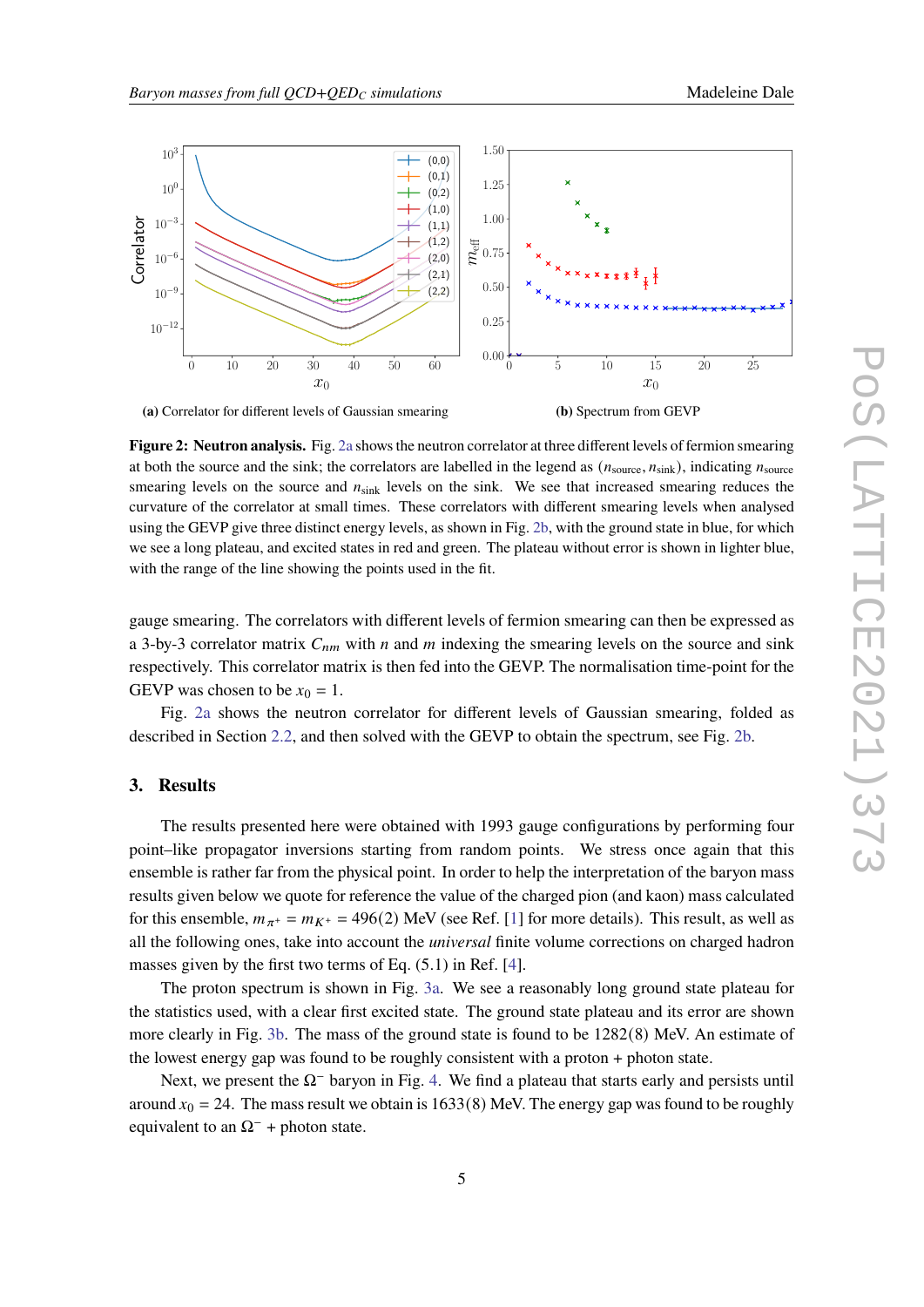<span id="page-5-0"></span>

**Figure 3: Proton analysis.** Fig. [3a](#page-5-0) shows the proton spectrum from the GEVP. The ground state effective mass is given in blue, while excited states are shown in red and green. The ground state is shown in more detail in Fig. [3b,](#page-5-0) with the plateau in red and its error in lighter blue. We obtain a mass of  $m_p = 1282(8)$  MeV.

<span id="page-5-1"></span>

**Figure 4:** Ω<sup>−</sup> **baryon analysis.** Fig. [4a](#page-5-1) shows the GEVP output for the Ω<sup>−</sup> baryon. The blue points show the ground state effective mass, whereas the red and green points show the excited states. Fig. [4b](#page-5-1) shows the ground state in more detail. The plateau is shown in red and its error in lighter blue, and we see that the plateau is rather long for these statistics. We find a mass of  $m_{\Omega^-} = 1633(8)$  MeV.

Fig. [5](#page-6-0) shows the mass difference between the proton ground state and the neutron ground state, i.e. the proton-neutron mass difference. We see here a plateau that starts early but the signal-to-noise ratio becomes poor around  $x_0 = 20$ . We find the mass difference to be  $m_n - m_p = 9(1)$  MeV. It is worth noting here once again the un-physicality of the ensemble if one is tempted to compare it to the physical value of roughly 1 MeV.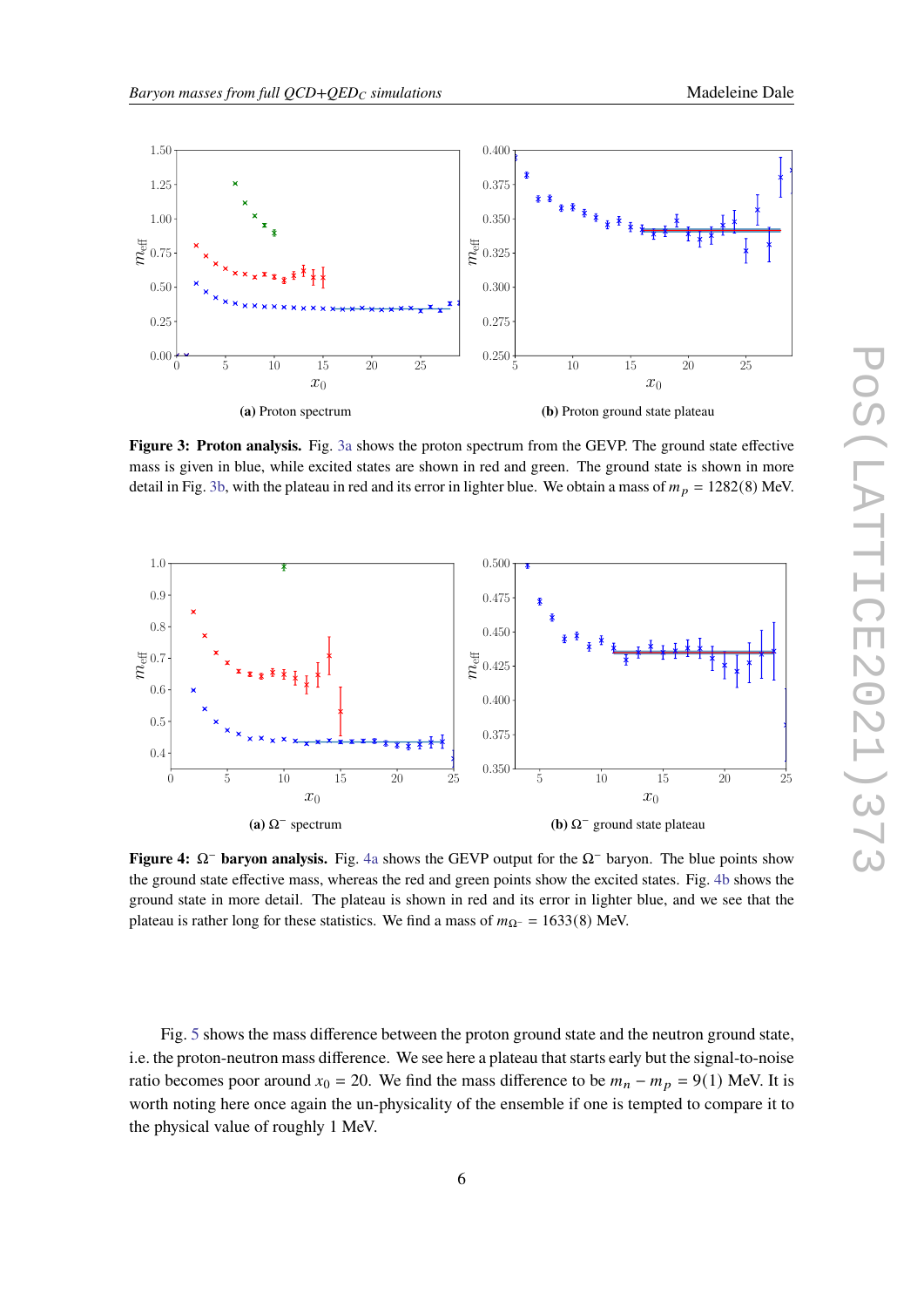<span id="page-6-0"></span>

**Figure 5: Proton-neutron mass difference analysis.** The difference between the proton and neutron effective mass curves is shown here. The plateau is shown in red and its error is shown in lighter blue, with the zero-intercept also shown in blue. We see a plateau that starts at a small  $x_0$ -value and that the signal lasts for a reasonably long  $x_0$ -length, giving the mass difference  $m_n - m_p = 9(1)$  MeV.

## **4. Conclusion**

The results on the baryon mass spectrum presented in these proceedings form part of a larger effort by the RC<sup>∗</sup> collaboration. The ultimate goal of this effort is to obtain physical results for the hadron spectrum by performing first–principles lattice simulations of QCD+QED without relying at any stage on gauge–fixing or perturbation theory. Alongside the companion proceedings [\[1\]](#page-7-0), a first step towards this goal has been made here with results obtained on a single ensemble of gauge configurations corresponding to an unphysical setup in which  $\alpha_{em} \simeq 6\alpha_{phys}$ , the lattice volume is  $L \approx 1.7$  fm with a lattice spacing  $a \approx 0.05$  fm and the four dynamical quark masses have been tuned at the U–spin symmetric point  $m_d = m_s$ .

Our results demonstrate that, in addition to charged meson masses, baryon masses can be calculated with satisfactory precision in  $QCD+QED_C$  in a fully local and gauge–invariant setup. This makes us reasonably confident in the possibility of reaching our goal and providing phenomenologically relevant results on the full hadron spectrum in the near future.

#### **Acknowledgments**

This project has received funding from the European Union's Horizon 2020 research and innovation programme under grant agreement No 765048. The research of AC, JL and AP is funded by the Deutsche Forschungsgemeinschaft (DFG, German Research Foundation) - Projektnummer 417533893/GRK2575 "Rethinking Quantum Field Theory". The authors acknowledge access to the Eagle HPC cluster at PSNC (Poland). The work was supported by the Poznan Supercomputing and Networking Center (PSNC) through grants 450 and 466. The work was supported by CINECA that granted computing resources on the Marconi supercomputer to the LQCD123 INFN theoretical initiative under the CINECA-INFN agreement. We acknowledge access to Piz Daint at the Swiss National Supercomputing Centre, Switzerland under the ETHZ's share with the project IDs go22